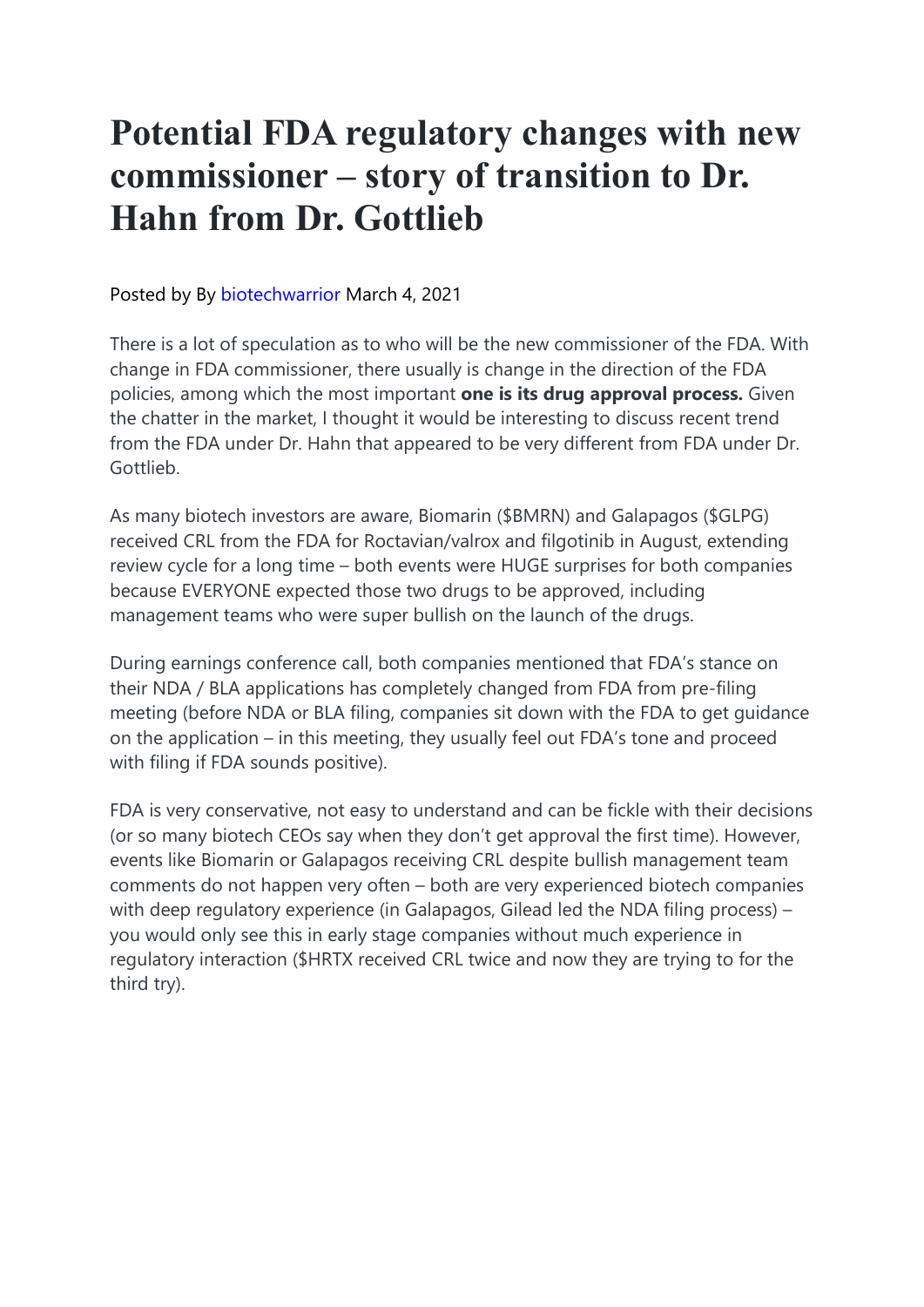**IT WAS A BIG SURPRISE FOR EVERYONE WHEN BMRN OR GALAPAGOS INSINUATED THAT CHANGE IN KEY LEADERSHIP POSITION AT THE FDA MAY HAVE PLAYED A PART IN WHAT IS ESSENTIALLY A REVERSE IN FDA'S VIEW ON FILABILITY OF INNOVATIVE DRUGS.**









**The "new leadership" that Biomarin and Galapagos mentioned** is the transition of FDA commissioner to Dr. Stephen Hahn from Dr. Scott Gottlieb.

Prior FDA commissioner Scott Gottlieb was a very industry-friendly leader who also has working experience in venture capital. Under his leadership, the agency was considered very industry friendly – approving drugs with data whose quality may not have been good enough for approval under previous years and some criticized FDA for lower the bar. Their stance was clear – let's get innovative drugs fast to patients even though data may not be sufficient now.

On the contrary, Dr. Hahn comes from academia – this could mean that he is raising the bar back up, going back to very strict standard.

Interestingly, both Biomarin and Galapagos/Gilead had their pre-NDA / pre-BLA meeting before December 17th 2019 (before new commissioner became in charge), and they filed their NDA / BLA around the date of appointment.

Biomarin filed BLA for Roctavian on December 23rd 2019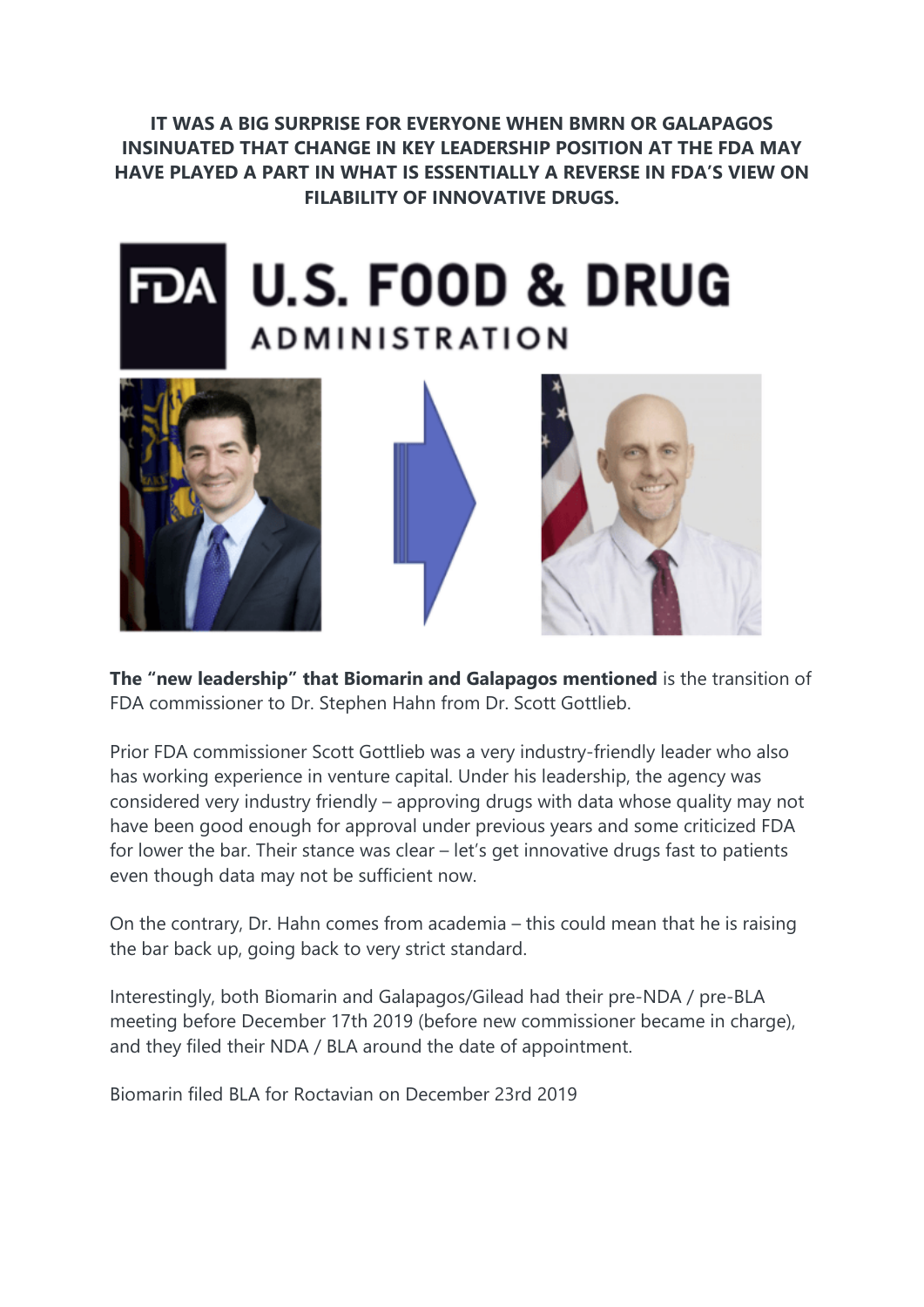

Gilead/Galapagos filed NDA for filgotinib on December 19th 2019

| Dangerham the Anne                                                                                                                                             |  |
|----------------------------------------------------------------------------------------------------------------------------------------------------------------|--|
| Others' Submits Filippinds New Orug Application to                                                                                                             |  |
| 12.12. Front and Drug Administration Grader Princing                                                                                                           |  |
| POSTEROITE CALL (BUSINESS/NOR), Day, NJ 2015. Claud Sciences,<br>inc. \$95,0000 first advanced tiday field her culturally or the                               |  |
| Crops, Franchise And All All as the U.S. Franch and Crops, Astronomium (FCA)<br>the Nigotickh, and navaligations is seek, salarythes initial entables for that |  |
| treatment pluggits who ancient will incidently Company disputation.<br>printing that I contactly resolved produced and contact that the follow-                |  |
| shortering the articipated fire for colour                                                                                                                     |  |

Interestingly, aducanumab, an investigational therapy for alzheimers, had poor quality data, but FDA not only accepted the BLA, but also gave Biogen priority review for the drug.